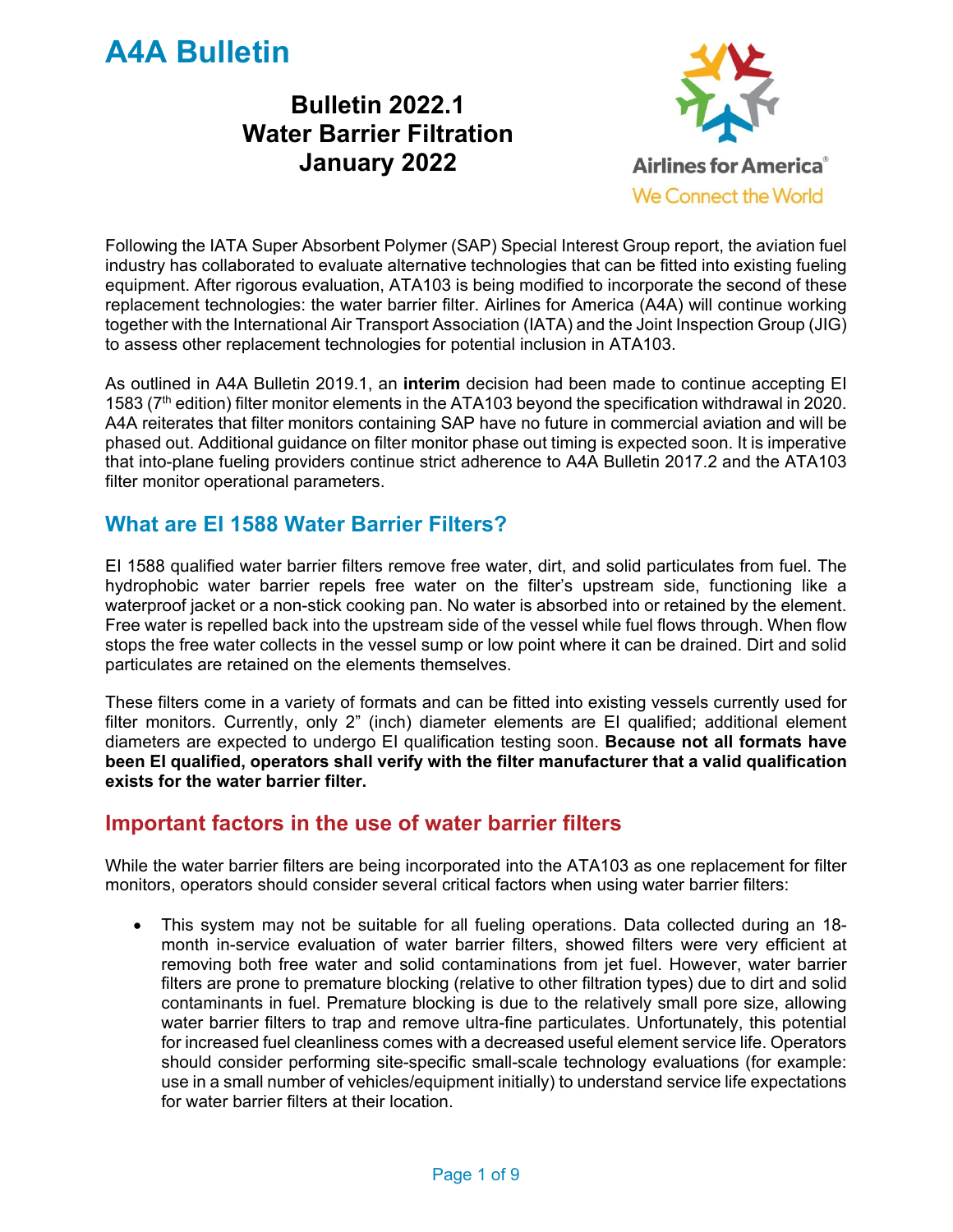**Bulletin 2022.1 Water Barrier Filtration January 2022**



- Water barrier elements may see an increase in differential pressure due to accumulation of dirt, water, or both. When accumulated water is the sole cause for increased differential pressure on water barrier filters, that water can be drained/sumped and the differential pressure should decrease. A decrease in differential pressure (under similar flow conditions) after draining water from the water barrier filter vessel is normal. However, a sudden drop in differential pressure under similar flow conditions without associated draining/sumping being performed, may be a sign of element damage or rupture.
	- $\circ$  Example 1: A fueling takes place on day 1 at a flow rate of 300gpm and the dP is recorded at 7psi. In the morning of day 2, the vessel is drained where it was observed that water was present in the vessel. A fueling occurs on day 2 at a flow rate of 300gpm and the dP is observed at 5psi. Thus, at the same flow rate (300gpm), the dP dropped from 7psi down to 5psi on day 2. However, water was drained from the vessel on the morning of day 2 explaining the decrease in differential pressure. This decrease is normal and expected since the water barrier repels the water on the upstream side of the element rather than retaining the water in the element as filter monitors did.
	- $\circ$  Example 2: A fueling takes place on day 1 at 300 apm and the dP is recorded at 7 psi. Later in the day on day 1, another fueling at 300gpm takes place. Once the fueler reached 300gpm it was noted that the dP was still 7psi but 5 minutes later still flowing at 300gpm the dP is observed to have dropped to 3psi. There was no draining of water in that 5-minute period to explain the drop in dP. This decrease is abnormal and indicative of a possible problem with the elements. In this case, fueling should cease, equipment should be pulled out of service and an investigation conducted and/or elements changed.
- Although there was no evidence of increased microbial activity during the in-service evaluation, operators should be aware that any system that holds water may be prone to microbial growth. Annual vessel interior visual inspection is critical to detecting and managing microbial growth.
- There was no evidence of water barrier element disarming due to surfactants during either the in-service evaluation or the laboratory testing of water barrier filters. Monthly checks for water content downstream of filter vessel can help monitor for and expose any potential issues with surfactant disarming.
- Water barrier filters must be installed in accordance with manufacturer procedures. Care should be taken when handling and installing water barrier filters. Ensure that the o-ring and the end cap are properly lubricated prior to insertion in the filter vessel, in accordance with manufacturer procedures. Although water barrier filters are not screw-base elements, some users may apply a gentle twisting motion when inserting filter elements; do not apply significant torque/twisting force during the installation process.
- During this time of transition between filter monitors and other types of 2" diameter filtration technology, it is critical that operators use good Management of Change practices, especially when operating with a fleet of mixed filter types. Operators with mixed fleets must take care to ensure the correct filter is loaded into its intended vessel/vehicle. Each of the 2" diameter filtration technologies operate differently from one another, and operators must be aware of those differences. **Filter elements (water barrier, filter monitors, etc.) may**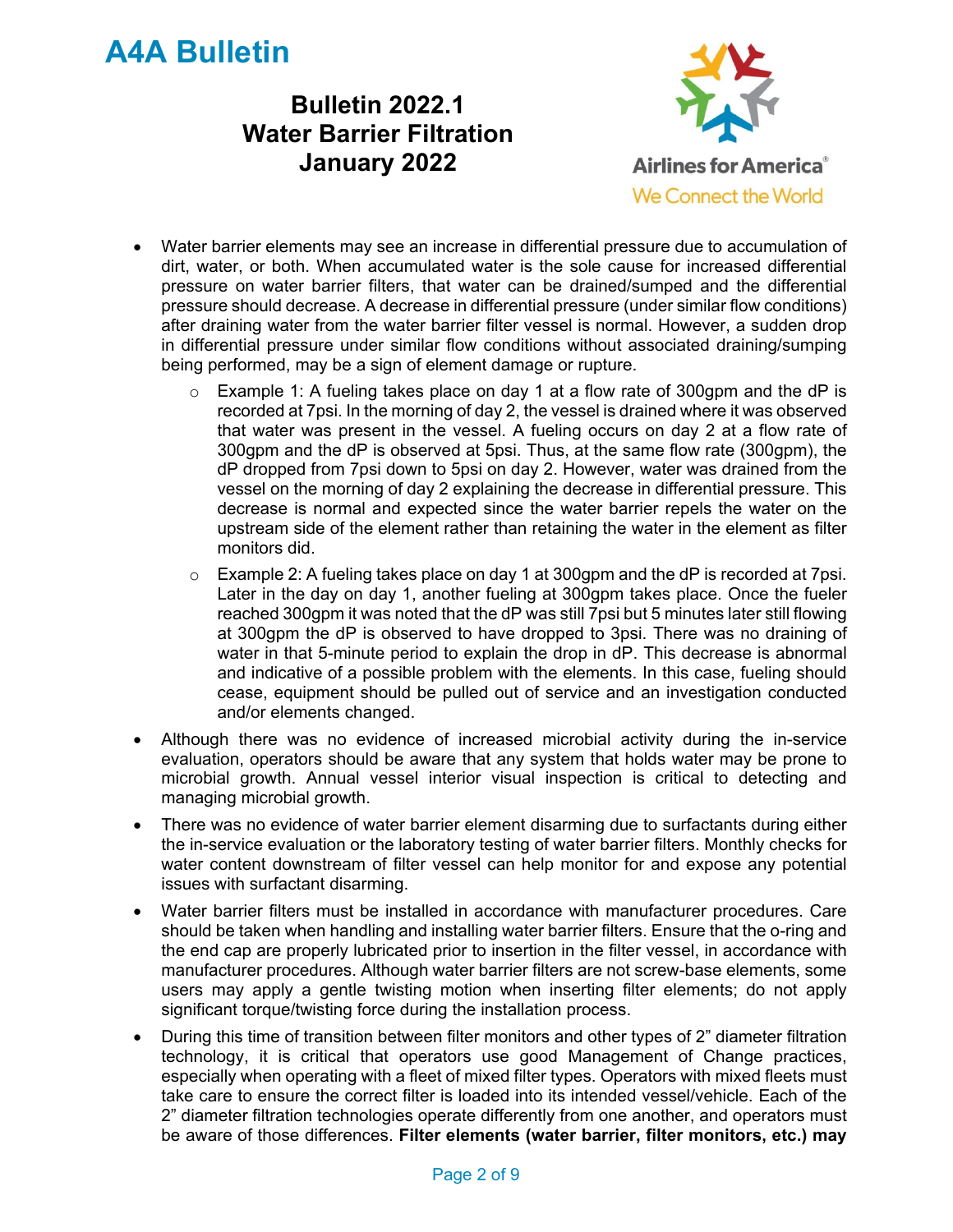

**Bulletin 2022.1 Water Barrier Filtration January 2022**



**look very similar, use caution to ensure the correct part numbers are installed. Operators shall implement filter segregation and/or labeling to avoid mismatched or incorrect filters from being installed.**

A4A welcomes operator feedback on water barrier filter use by emailing fuel@airlines.org.

#### **ATA103 Modifications:**

Airlines for America is immediately modifying ATA103 to *allow the use of water barrier filters.* The below modification will serve as an interim change to ATA103 until a full revision can be published. Other replacement filtration technologies continue to be evaluated for potential inclusion in ATA103. **ATA 103, revision 2019.1, is modified as follows:**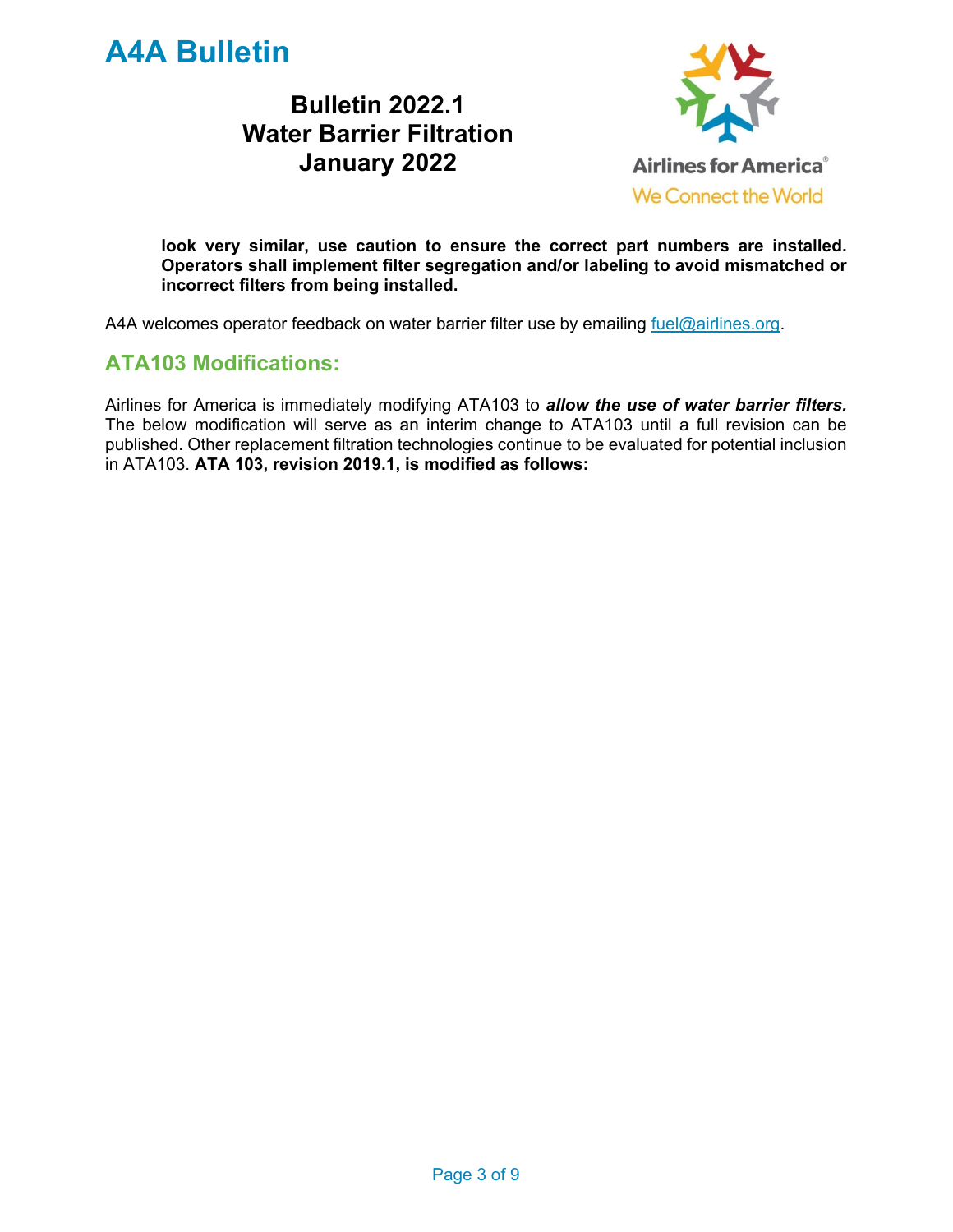#### **Bulletin 2022.1 Water Barrier Filtration January 2022**



# **2.1. General**

 $[\ldots]$ 

#### **2.1.2. Records**

 $[\ldots]$ 

Records shall indicate when equipment is not used. Retain records in local files as follows:

| <b>Record Type</b>                                   | <b>Record Retention Length</b> |
|------------------------------------------------------|--------------------------------|
| Daily Check Records                                  | 12 months                      |
| <b>Weekly Check Records</b>                          |                                |
| Monthly Check Records                                |                                |
| <b>Quarterly Check Records</b>                       |                                |
| Semi-Annual Check Records                            |                                |
| Annual Check Records                                 |                                |
| Fuel Receipt Records                                 |                                |
| <b>Fuel Quality Test Records</b>                     |                                |
| Filter Change Records                                | 36 months                      |
| Filter Inspection Records                            |                                |
| Product Reclaim Tank Inspection and Cleaning Records |                                |
| Sump Separator Tank Inspection and Cleaning Records  |                                |
| Refueler Tank Inspection and Cleaning Records        |                                |
| Storage Tank Inspection and Cleaning Records         | Indefinitely                   |
| <b>Training Records</b>                              |                                |

 $[\ldots]$ 

### **2.8. Aircraft Fueling Equipment Requirements**

 $[\ldots]$ 

#### **2.8.2. Filters**

All aircraft fueling equipment shall have a Filter/Separator or a Filter Monitor. filter or filter system outlined in [Section 2.8.2.1], [Section 2.8.2.2], [Section 2.8.2.3], or [Section 2.8.2.4].

All filtration vessels shall include:

- (a) Air elimination provisions
- (b) Direct reading differential pressure gauges with an accuracy of +/- 2 PSI
- (c) Manual sump drains Valves with handles spring loaded to the closed position are recommended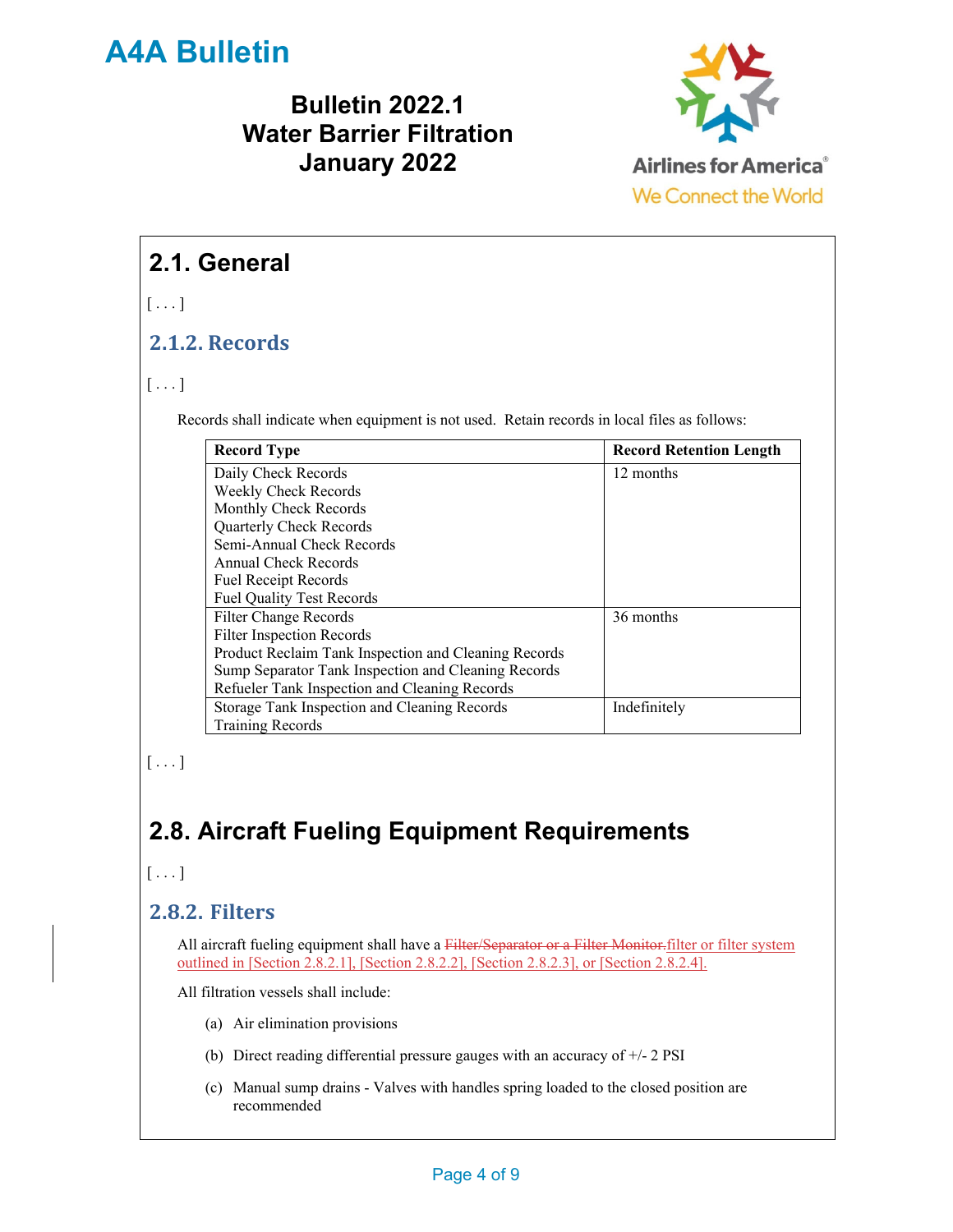**Bulletin 2022.1 Water Barrier Filtration January 2022**



|            | $\sim$ poutant and do whou can increase sampling connections, mensuing process and dasc covers                                                                                                                                                                                                                   |
|------------|------------------------------------------------------------------------------------------------------------------------------------------------------------------------------------------------------------------------------------------------------------------------------------------------------------------|
|            | (e) Pressure relief valve or other device that will prevent over-pressurization due to thermal<br>expansion of fuel. Include a means for accommodating relieved fuel                                                                                                                                             |
| (f)        | Placards indicating upstream/downstream connections for sampling                                                                                                                                                                                                                                                 |
|            | (g) Placard indicating date (month and year) of last filter element change                                                                                                                                                                                                                                       |
|            | (h) An operational data plate in accordance with $[E1596]$                                                                                                                                                                                                                                                       |
|            | NOTE: An API monogram (API placarding) is not necessary to meet the requirements of this<br>document.                                                                                                                                                                                                            |
| $[\ldots]$ | 2.8.2.4. Water Barrier Filters                                                                                                                                                                                                                                                                                   |
|            | Water barrier filter elements shall meet the requirements of [EI 1588]. Only 2" (inch) water barrier<br>filter elements shall be permitted.                                                                                                                                                                      |
| months.    | Water barrier elements shall be replaced on the conditions described in [Section 3.14], not to exceed 12                                                                                                                                                                                                         |
|            | In addition to the requirements in [Section 2.8.2], water barrier filter vessels shall be equipped with:<br>(a) Pressure limiting device that will shut down flow if 15 psi (the changeout differential pressure<br>of the filter) is reached<br>(b) Restrictions on reset procedures in the event of a shutdown |
|            | (c) Ability to perform periodic testing of the differential pressure limiting switch                                                                                                                                                                                                                             |

(d) Upstream and downstream membrane sampling connections, including probes and dust covers

(d) Placard indicating date (month and year) of last visual inspection of elements and vessel interior

In the event that the pressure limiting device is activated, the operator shall be questioned about the proper monitoring of differential pressure during fueling. Differential pressure records on the vessel shall be examined and corrective action taken if necessary.

NOTE: Water barrier elements will see an increase in differential pressure due to accumulation of dirt, water, or both. When accumulated water is the cause for increased differential pressure on water barrier filters, that water can be drained/sumped and the differential pressure will decrease. A decrease in differential pressure (under similar flow conditions) after draining water from the water barrier filter vessel is normal and elements do not need to be replaced. However, a sudden drop in differential pressure under similar flow conditions without associated draining/sumping being performed (for example: in the middle of a fueling event), may be a sign of element damage or rupture. In such circumstances, fueling shall cease, equipment shall be pulled out of service, and an investigation conducted and/or elements changed. The affected airline shall be notified.

 $[\ldots]$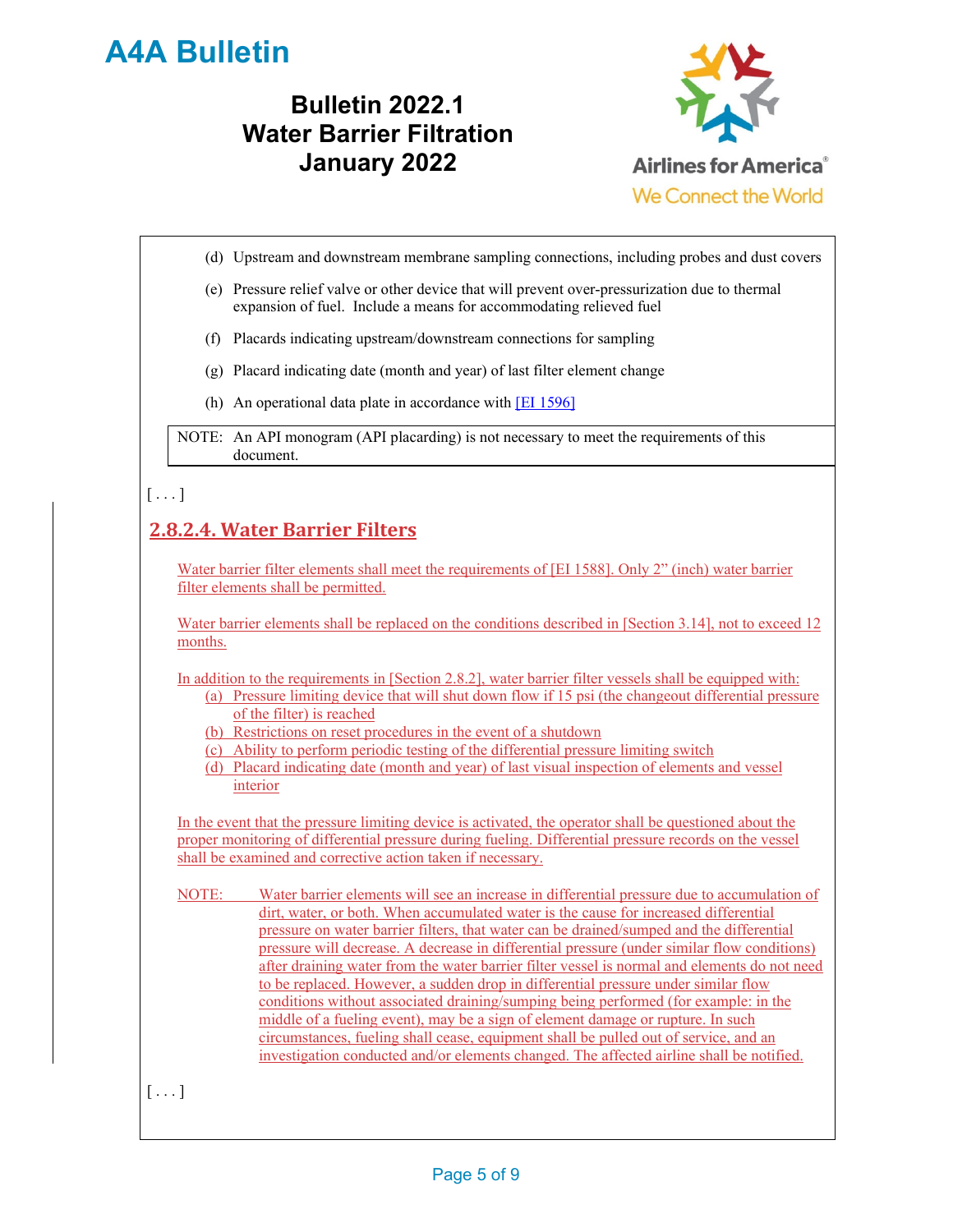**Bulletin 2022.1 Water Barrier Filtration January 2022**



### **2.9. Aircraft Fueling Equipment Checks**   $[\ldots]$ **2.9.3.Daily Checks**  $[\ldots]$ **2.9.3.2. Filter Sumps** (a) Filter vessel shall be under pressure, but fuel does not have to be flowing through the vessel when the sample is taken (b) Drain approximately one gallon of fuel into a suitable container. Fuel flowing from sump drain valve should be at maximum practicable flow to ensure adequate flushing occurs (c) Perform fuel appearance test of filter sumps according to [Section 3.1] (d) Record findings of  $f$ <u>irst</u> sample taken according to  $S$ ection 3.1] (e) Continue to sample until clean, dry fuel is obtained (f) Remove unit from service if unable to obtain clean, dry sample after three samples have been drained. Report unusual contamination to aircraft operators if it is anticipated that such contamination may impact aircraft operations **2.9.3.3. Filter Differential Pressure** Under normal flow conditions, check and record differential pressure (Ref. [Section 3.9]). NOTE: Filter differential pressure shall be periodically monitored during fueling operation. Sudden drops or increases of differential pressure indicates a problem. Fueling shall be immediately terminated and unit removed from service to investigate the problem. If differential pressure exceeds 15 psi on filter/separators, or 15 psi on filter monitors, 15psi on dirt defense filters, or 15psi on water barrier filters, the equipment shall be removed from service.  $[\ldots]$ **2.9.4.Weekly Checks**  $[\ldots]$ **2.9.4.2. Filter Differential Pressure Recorded at, or Corrected to, Maximum Achievable Flow Rate**

At the maximum achievable flow rate, check and record the differential pressure and flow rate. Preferrably, flow rate should be above 50% of maximum vessel rated flow. Where the filter cannot be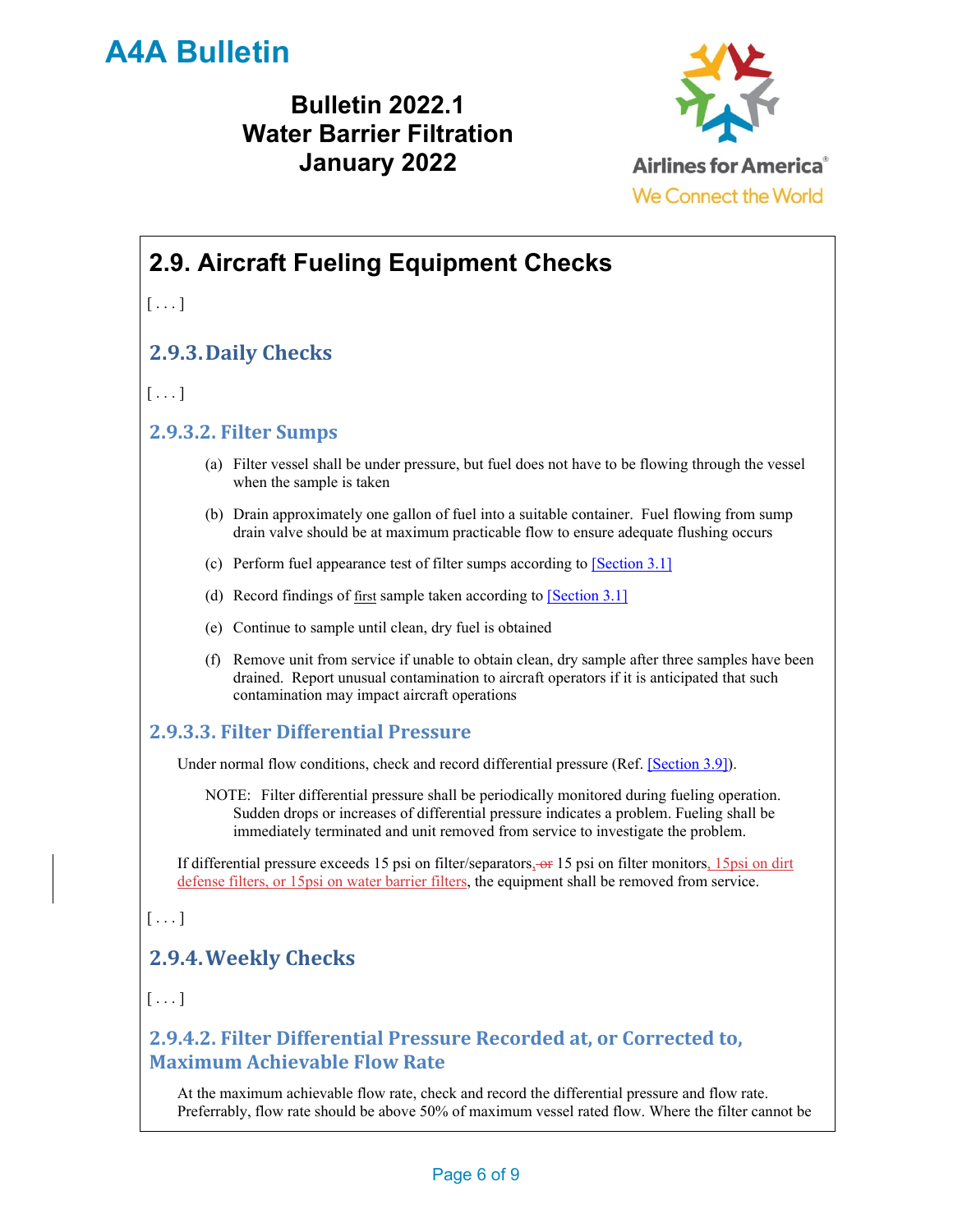**Bulletin 2022.1 Water Barrier Filtration January 2022**





- Teflon and synthetic separator elements may be reused up to 36 months, provided that they are **cleaned and tested** in accordance with the element manufacturer procedures
- Filter monitor elements service life shall not exceed 12 months
- Dirt defense elements service life shall not exceed 36 months
- Water barrier element service life shall not exceed 12 months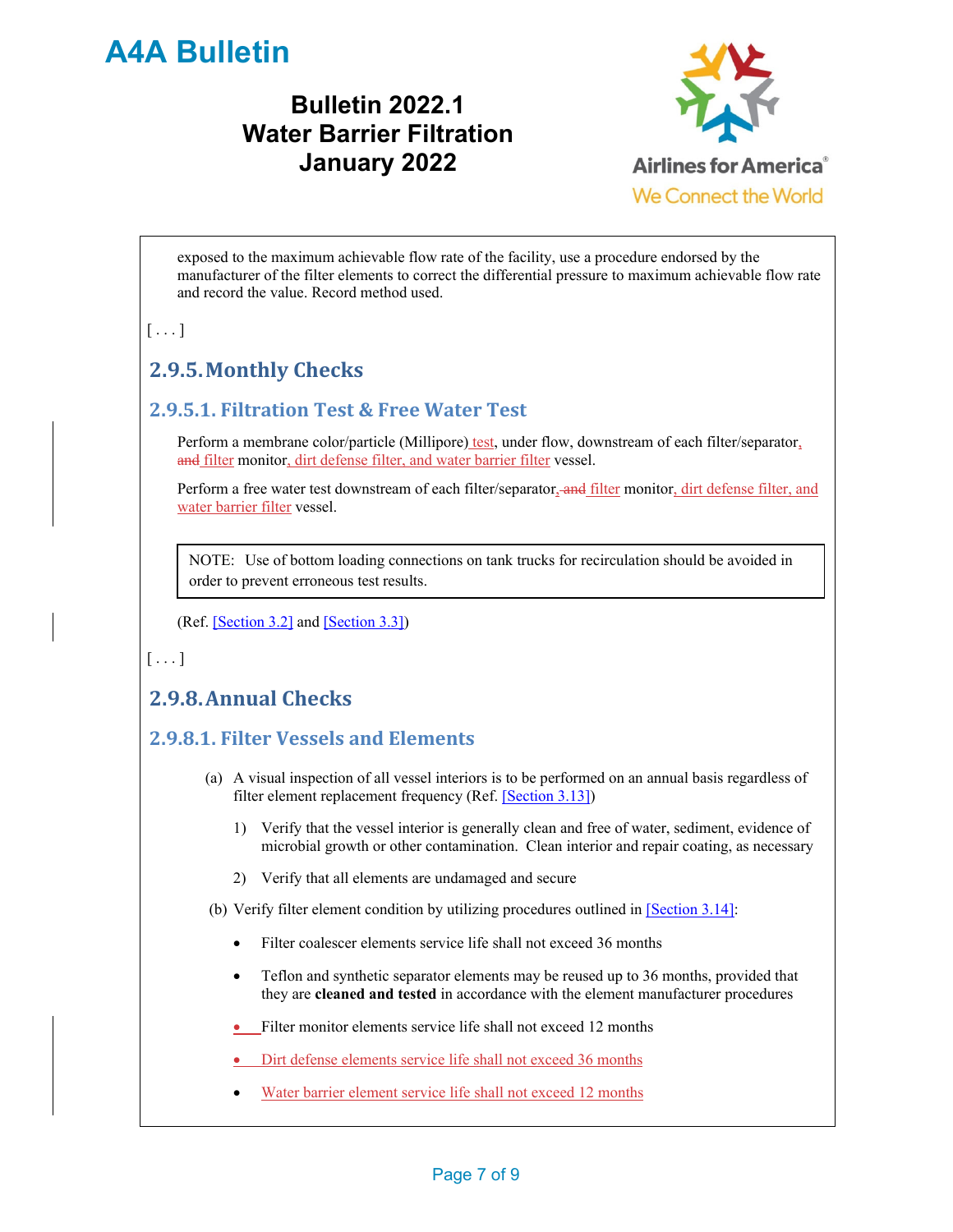**Bulletin 2022.1 Water Barrier Filtration January 2022**



#### $[ \ldots ]$

### **3.9. Filter Vessel Differential Pressure**

The purpose of observing differential pressure across a filter vessel is to monitor the changing condition of the elements. Whenever fuel passes through a filter, a drop in pressure should occur. The difference in pressure between the inlet and outlet of the filter vessel is known as differential pressure and is one of the more apparent indicators of filter element condition. Differential pressure will fluctuate proportionately to flow rate. Fuel must be flowing through a filter vessel in order to have a differential pressure.

The differential pressure reading shall be taken and recorded daily. For accuracy, these checks should be undertaken when the flow rate is steady, and as close as possible to maximum operating flow rate. Tests on individual filter vessels should be carried out at the same flow rate, if possible.

The filter elements shall be replaced when a sudden drop in differential pressure occurs under similar flow conditions or the filter vessel differential pressure exceeds the following limits:

- Coalescer elements 15 psi
- Monitor elements 15 psi
- Dirt defense elements 15 psi
- Water barrier elements 15 psi

A recommended best practice is to label differential pressure gauges with the applicable maximum pressure limit.

NOTE: Water barrier elements will see an increase in differential pressure due to accumulation of dirt, water, or both. When accumulated water is the cause for increased differential pressure on water barrier filters, that water can be drained/sumped and the differential pressure will decrease. A decrease in differential pressure (under similar flow conditions) after draining water from the water barrier filter vessel is normal and elements do not need to be replaced. However, a sudden drop in differential pressure under similar flow conditions without associated draining/sumping being performed (for example: in the middle of a fueling event), may be a sign of element damage or rupture. In such circumstances, fueling shall cease, equipment shall be pulled out of service, and an investigation conducted and/or elements changed. The affected airline shall be notified.

Verify proper operation of filter differential gauge(s) in accordance with gauge manufacturers' procedures. Accuracy shall be within +/- 2 PSI. The differential pressure gauge lines and valves should be checked periodically to ensure they are not plugged or restricted.

Some direct reading gauges have small filters in their inlets and other auxiliary components. They shall be maintained according to manufacturer's recommendations.

 $[\ldots]$